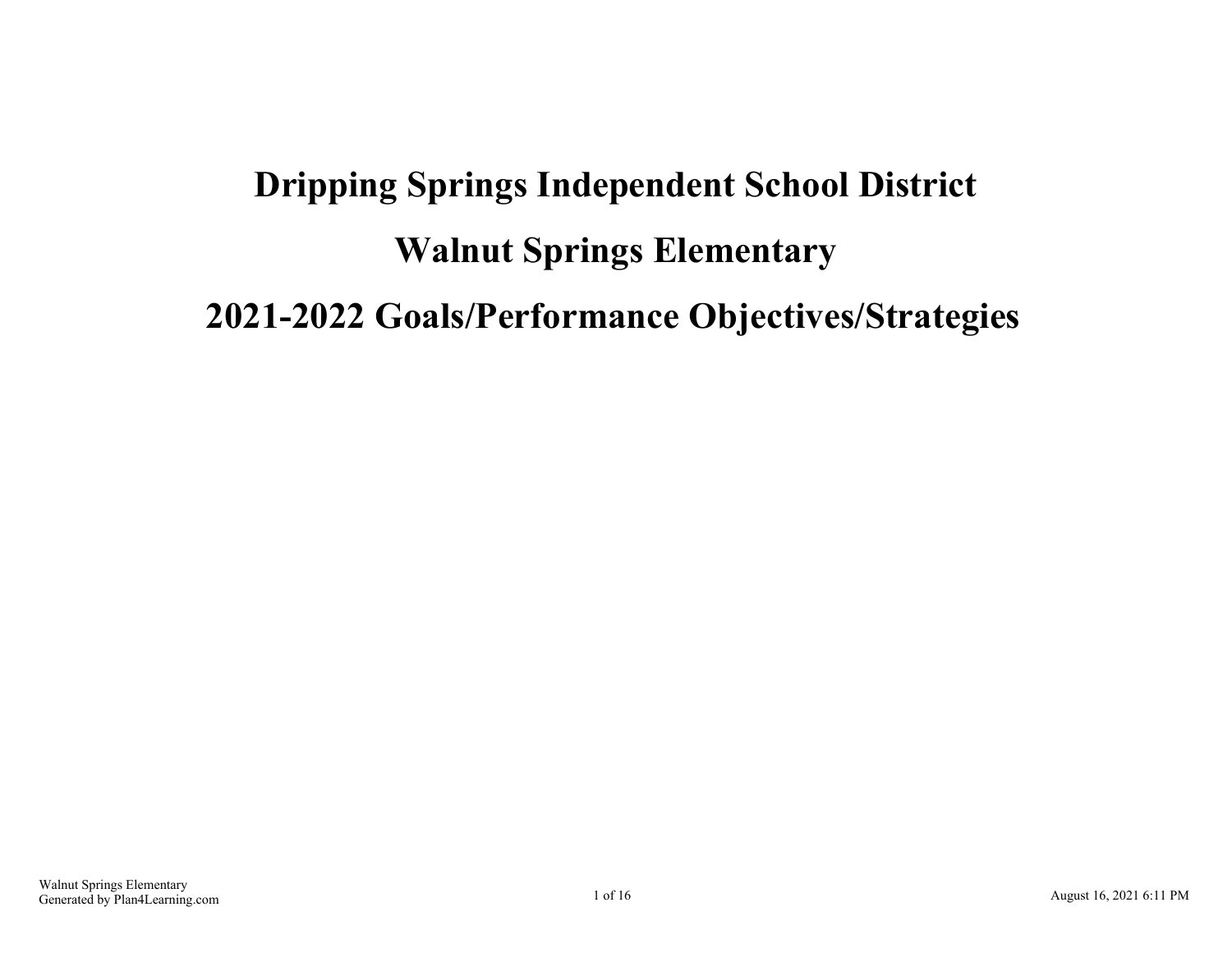### **Table of Contents**

| Goals                                                                                                                                                                                                                                                                                                                                                |                  |
|------------------------------------------------------------------------------------------------------------------------------------------------------------------------------------------------------------------------------------------------------------------------------------------------------------------------------------------------------|------------------|
| Goal 1: Student Achievement: DSISD Life Changers will holistically and strategically develop and support the academic growth of all students.                                                                                                                                                                                                        |                  |
| Goal 2: Staff Quality, Recruitment, and Retention: Support the vision and mission of the district by placing a Life Changer in every position.                                                                                                                                                                                                       |                  |
| Goal 3: School Culture, Communication, and Compliance: All students will be educated in a safe environment that promotes collaborative and positive communication<br>within the organization that effectively and efficiently manages operational, programmatic, and fiscal compliance.                                                              | 10               |
| Goal 4: Social-Emotional, Mental, and Health Wellness: DSISD will support and enhance students' social and emotional skills, attitudes, relationships, academic<br>performance, and perceptions of classroom and school climate through comprehensive social-emotional/counseling and health wellness programs designed to address<br>student needs. | 12 <sup>12</sup> |
| Goal 5: Parent Engagement: DSISD will increase parent engagement and stakeholder involvement at both the campus and district level by making families feel<br>welcomed through building meaningful connections and increased communication throughout the district and on all campuses.                                                              | 14               |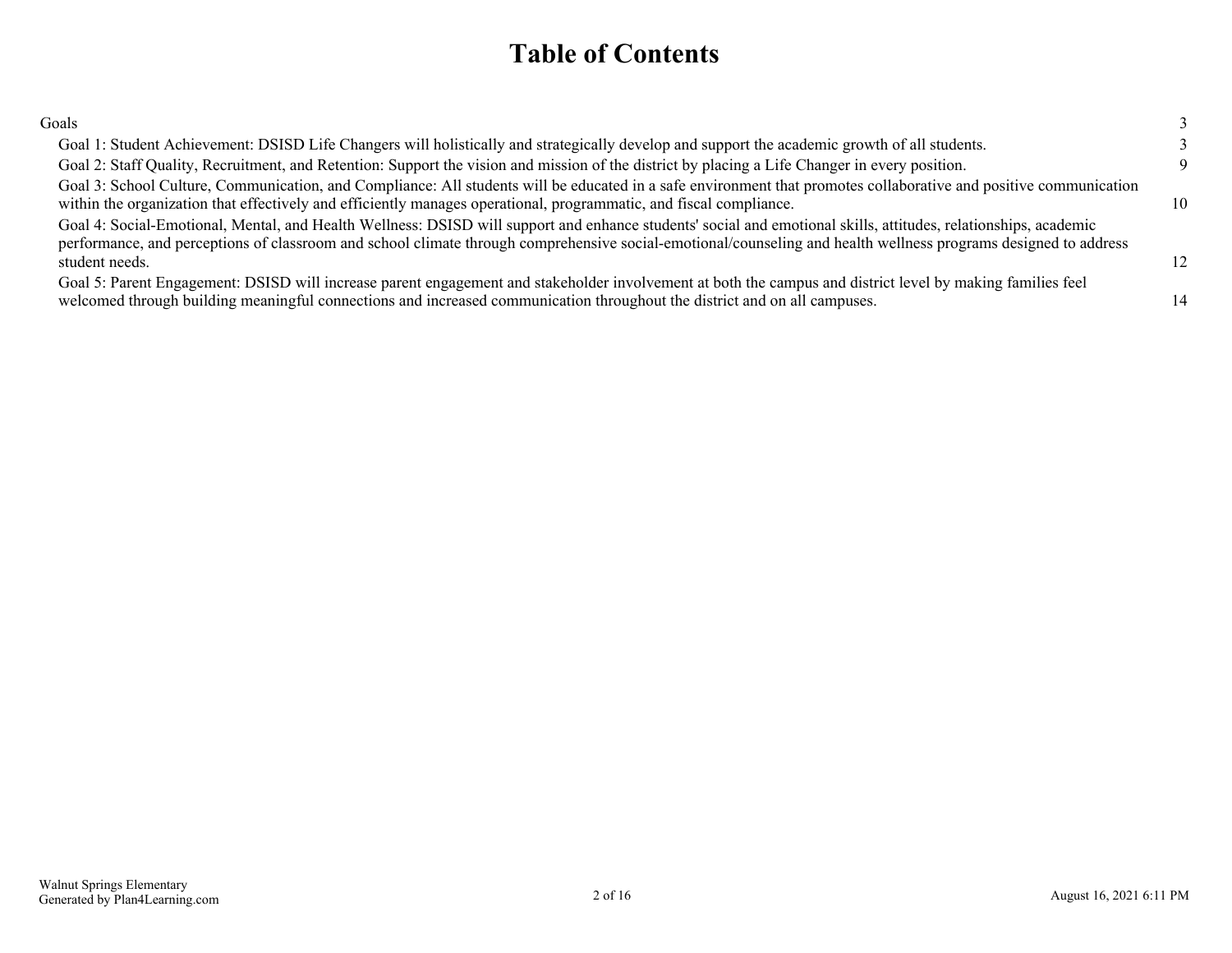## **Goals**

<span id="page-2-0"></span>**Goal 1:** Student Achievement:

DSISD Life Changers will holistically and strategically develop and support the academic growth of all students.

**Performance Objective 1:** Students will demonstrate growth from previous years as measured by multiple data sources.

**Evaluation Data Sources:** STAAR/EOC/TELPAS/MAP/DRA/CLI Engage/TPRI/Tejas Lee/TX KEA/Common Formative Assessments/Attendance/Course Completion/Professional Learning Opportunities/

| <b>Strategy 1 Details</b>                                                                                                                                                              | <b>Reviews</b> |                  |     |                  |
|----------------------------------------------------------------------------------------------------------------------------------------------------------------------------------------|----------------|------------------|-----|------------------|
| <b>Strategy 1:</b> Instruction: The campus will provide TEKS based, evidence-based, instructional resources, instructional                                                             |                | <b>Formative</b> |     | <b>Summative</b> |
| planning, professional development, and instructional technology across all subject areas. The campus will continue to<br>utilize small group instruction to enhance reading and math. | <b>Sept</b>    | <b>Nov</b>       | Mar | May              |
| Strategy's Expected Result/Impact: Consistency for providing small group instruction with all students on<br>their instructional levels in reading and math will occur.                |                |                  |     |                  |
| <b>Staff Responsible for Monitoring: Campus Admin</b><br>Instructional Coach                                                                                                           |                |                  |     |                  |
| Title I Schoolwide Elements: 2.4, 2.6                                                                                                                                                  |                |                  |     |                  |
|                                                                                                                                                                                        |                |                  |     |                  |
| <b>Strategy 2 Details</b>                                                                                                                                                              |                | <b>Reviews</b>   |     |                  |
| <b>Strategy 2:</b> Reading/Writing/ELA: The campus will continue to utilize small group instruction to enhance reading. The                                                            |                | <b>Formative</b> |     | <b>Summative</b> |
| campus ELAR vertical team will continue to develop consistent practices across all grade levels.                                                                                       | <b>Sept</b>    | <b>Nov</b>       | Mar | <b>May</b>       |
| Strategy's Expected Result/Impact: Individual student gaps will close and students will meet an expected<br>minimum of one year's growth in reading levels.                            |                |                  |     |                  |
| <b>Staff Responsible for Monitoring: Campus Admin.</b>                                                                                                                                 |                |                  |     |                  |
| <b>Instructional Coach</b>                                                                                                                                                             |                |                  |     |                  |
| Vertical Alignment Team                                                                                                                                                                |                |                  |     |                  |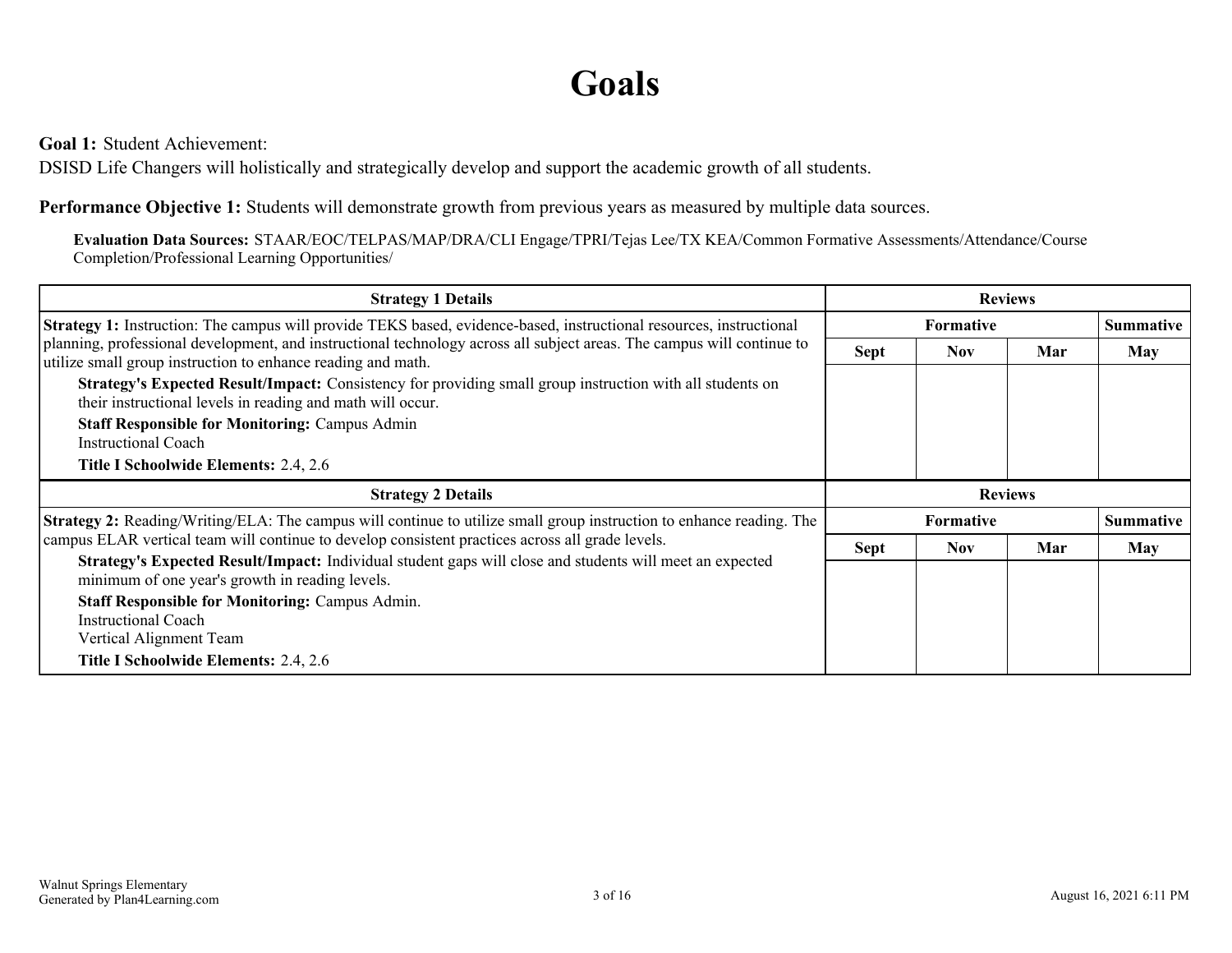| <b>Strategy 3 Details</b>                                                                                                                                                                                                                       | <b>Reviews</b> |            |                |                  |
|-------------------------------------------------------------------------------------------------------------------------------------------------------------------------------------------------------------------------------------------------|----------------|------------|----------------|------------------|
| <b>Strategy 3:</b> Math: The campus will continue to utilize small group instruction to enhance math. Number Talks and                                                                                                                          |                | Formative  |                |                  |
| Reflex Math will be utilized to ensure numeracy is strengthened. The campus math vertical alignment team will<br>continue to develop common practices across grade levels including vocabulary development and problem-solving<br>model.        | <b>Sept</b>    | <b>Nov</b> | Mar            | <b>May</b>       |
| Strategy's Expected Result/Impact: Students will develop numeracy foundations and fluency.<br>With consistent practices, students will make connections from grade level to grade level increasing their<br>levels of progress and achievement. |                |            |                |                  |
| <b>Staff Responsible for Monitoring: Campus Admin.</b><br><b>Instructional Coach</b><br>Vertical Alignment Team                                                                                                                                 |                |            |                |                  |
| Title I Schoolwide Elements: 2.4, 2.6                                                                                                                                                                                                           |                |            |                |                  |
| <b>Strategy 4 Details</b>                                                                                                                                                                                                                       | <b>Reviews</b> |            |                |                  |
| Strategy 4: Science: The campus will ensure experiential learning during science instruction. Professional                                                                                                                                      | Formative      |            |                | <b>Summative</b> |
| Development and necessary science manipulatives, and vertical teaming will set the foundation for success. At Walnut,<br>a Vertical Science Team will be developed in January to develop vertical plans addressing vocabulary and scientific    | <b>Sept</b>    | <b>Nov</b> | Mar            | <b>May</b>       |
| investigations.                                                                                                                                                                                                                                 |                |            |                |                  |
| Strategy's Expected Result/Impact: With consistent practices, students will develop a better understanding<br>of scientific inquiry and the scientific method.                                                                                  |                |            |                |                  |
| <b>Staff Responsible for Monitoring: Campus Admin.</b>                                                                                                                                                                                          |                |            |                |                  |
| <b>Instructional Coach</b>                                                                                                                                                                                                                      |                |            |                |                  |
| Vertical Alignment Team<br><b>Title I Schoolwide Elements: 2.4</b>                                                                                                                                                                              |                |            |                |                  |
|                                                                                                                                                                                                                                                 |                |            |                |                  |
| <b>Strategy 5 Details</b>                                                                                                                                                                                                                       |                |            | <b>Reviews</b> |                  |
| Strategy 5: Social Studies/Humanities: The campus will integrate non-fiction, historical reading selections beyond the<br>social studies class to enhance other content areas.                                                                  |                | Formative  |                | <b>Summative</b> |
| Strategy's Expected Result/Impact: Classroom teachers will access content such as NewsELA to support                                                                                                                                            | <b>Sept</b>    | <b>Nov</b> | Mar            | May              |
| social studies TEKS. Lesson plans and classroom visits will reflect social studies integration. The ELAR<br>Vertical Team will plan for integration during Vertical Alignment.                                                                  |                |            |                |                  |
| <b>Staff Responsible for Monitoring: Campus Admin.</b>                                                                                                                                                                                          |                |            |                |                  |
| <b>Instructional Coach</b><br>Vertical Alignment Team                                                                                                                                                                                           |                |            |                |                  |
| <b>Title I Schoolwide Elements: 2.4</b>                                                                                                                                                                                                         |                |            |                |                  |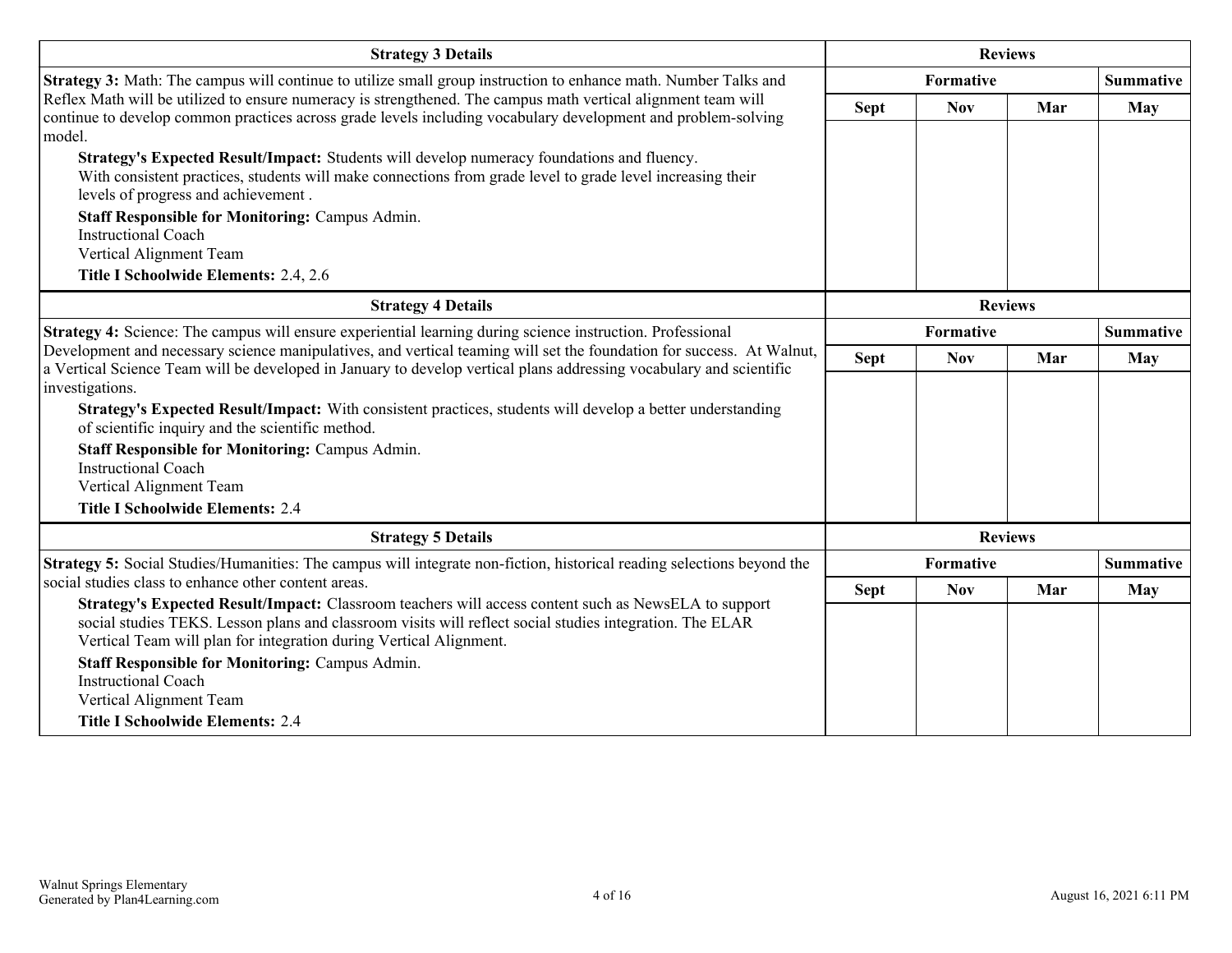| <b>Strategy 6 Details</b>                                                                                                                                                                                                                                                      |             | <b>Reviews</b> |                |                  |
|--------------------------------------------------------------------------------------------------------------------------------------------------------------------------------------------------------------------------------------------------------------------------------|-------------|----------------|----------------|------------------|
| Strategy 6: Essentials: The campus will provide instruction in music, art and physical education.                                                                                                                                                                              |             | Formative      |                |                  |
| Strategy's Expected Result/Impact: The whole-child will be developed through physical and fine arts<br>opportunities.                                                                                                                                                          | <b>Sept</b> | <b>Nov</b>     | Mar            | <b>May</b>       |
| <b>Staff Responsible for Monitoring: Campus Admin.</b><br><b>Instructional Coach</b>                                                                                                                                                                                           |             |                |                |                  |
| <b>Essentials Team</b>                                                                                                                                                                                                                                                         |             |                |                |                  |
| <b>Title I Schoolwide Elements: 2.5</b>                                                                                                                                                                                                                                        |             |                |                |                  |
| <b>Strategy 7 Details</b>                                                                                                                                                                                                                                                      |             |                | <b>Reviews</b> |                  |
| <b>Strategy 7:</b> MTSS (RTI): Teachers will monitor student progress through regular universal screeners for reading and                                                                                                                                                      |             | Formative      |                | <b>Summative</b> |
| math and utilize Eduphoria for data analysis. Case management will take place quarterly and MTSS meetings monthly.<br>Tier II and III interventions will be developed and implemented.                                                                                         | <b>Sept</b> | <b>Nov</b>     | Mar            | <b>May</b>       |
| Strategy's Expected Result/Impact: Individual student learning gaps will close. Percent of students in each<br>Tier will continue to better align with the MTSS Pyramid. When learning gaps do not close the referral<br>process to consider other student needs is initiated. |             |                |                |                  |
| <b>Staff Responsible for Monitoring: Campus Admin.</b><br>Campus Interventionists<br><b>Instructional Coach</b>                                                                                                                                                                |             |                |                |                  |
| Title I Schoolwide Elements: 2.4, 2.5, 2.6                                                                                                                                                                                                                                     |             |                |                |                  |
| <b>Strategy 8 Details</b>                                                                                                                                                                                                                                                      |             |                | <b>Reviews</b> |                  |
| Strategy 8: Multi-Tiered System of Support (Response to Intervention): Teachers will identify struggling learners                                                                                                                                                              |             | Formative      |                | <b>Summative</b> |
| through the MTSS process and provide instructional methods such as intervention/tutorials for all students in math and<br>ELA. WIN time will be used at grades K-5 to support all students with individualized needs for improvement.                                          | <b>Sept</b> | <b>Nov</b>     | Mar            | <b>May</b>       |
| Strategy's Expected Result/Impact: Through WIN Time, students will develop in academic areas specific<br>to their individualized needs                                                                                                                                         |             |                |                |                  |
| <b>Staff Responsible for Monitoring: Campus Admin.</b><br><b>Instructional Coach</b><br>Interventionists                                                                                                                                                                       |             |                |                |                  |
| Title I Schoolwide Elements: 2.4, 2.5, 2.6                                                                                                                                                                                                                                     |             |                |                |                  |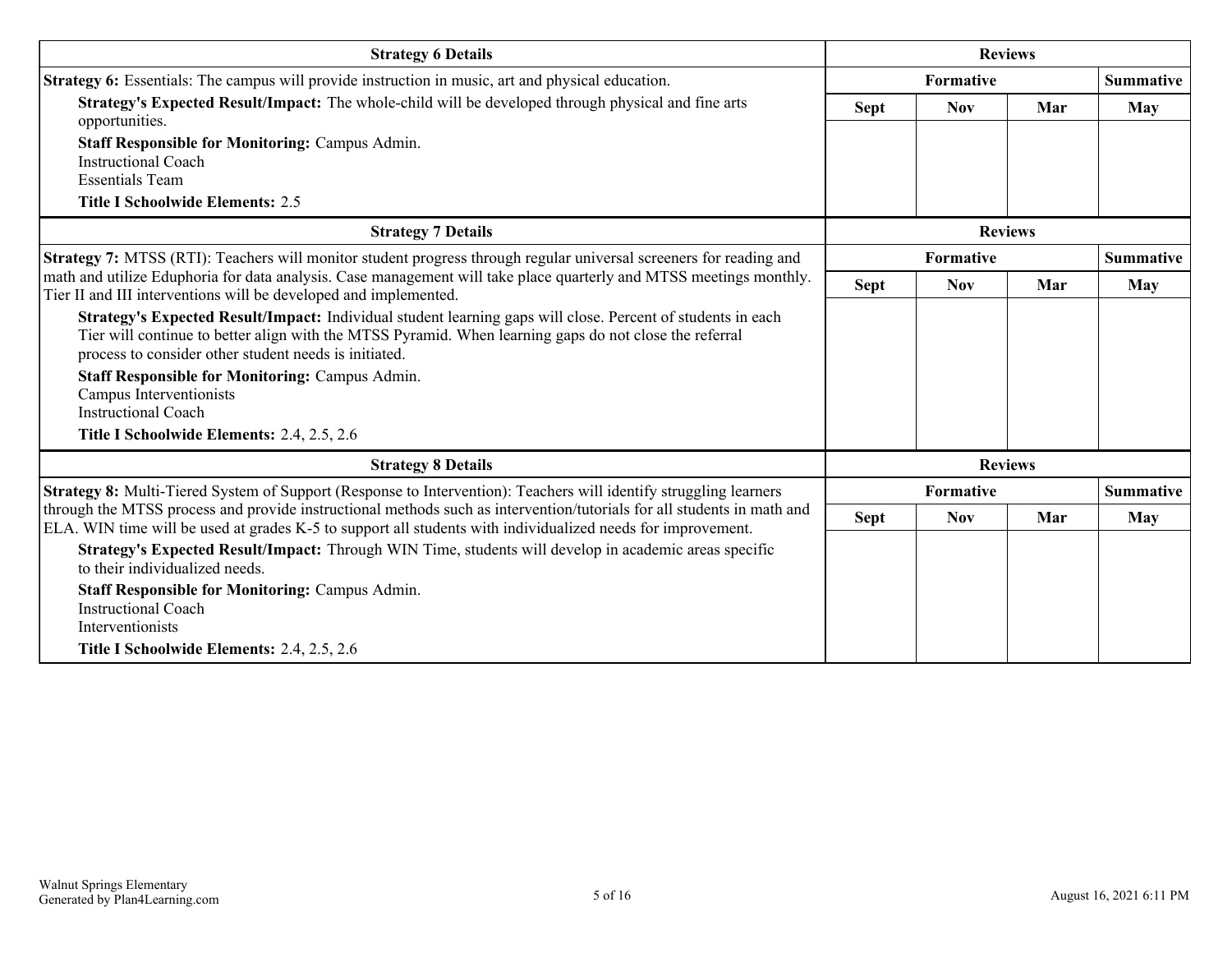| <b>Strategy 9 Details</b>                                                                                                                                                                                                           | <b>Reviews</b> |            |                |                  |
|-------------------------------------------------------------------------------------------------------------------------------------------------------------------------------------------------------------------------------------|----------------|------------|----------------|------------------|
| Strategy 9: Data and Assessment: The campus will utilize district assessment procedures to support teachers in the                                                                                                                  |                | Formative  |                | <b>Summative</b> |
| analysis of data and in making real-time adjustments to both classroom and student-specific instruction.                                                                                                                            | <b>Sept</b>    | <b>Nov</b> | Mar            | <b>May</b>       |
| Strategy's Expected Result/Impact: Data from assessments will be used in PLCs, Case Management,<br>MTSS, and Data Meetings to inform instruction and address student needs to intervene including accelerated<br>opportunities.     |                |            |                |                  |
| <b>Staff Responsible for Monitoring: Campus Admin.</b><br><b>Instructional Coach</b>                                                                                                                                                |                |            |                |                  |
| Interventionists<br>Title I Schoolwide Elements: 2.4, 2.6                                                                                                                                                                           |                |            |                |                  |
|                                                                                                                                                                                                                                     |                |            |                |                  |
| <b>Strategy 10 Details</b>                                                                                                                                                                                                          |                |            | <b>Reviews</b> |                  |
| <b>Strategy 10:</b> English Learners: The campus will focus on the development of academic language proficiency level                                                                                                               | Formative      |            |                | <b>Summative</b> |
| descriptions for listening, speaking, reading, and writing. Throughout the Fall Semester, a book study will be completed<br>with "7 Steps to a Language-Rich Interactive Classroom by John Seidlitz and Bill Perryman."             | <b>Sept</b>    | <b>Nov</b> | Mar            | <b>May</b>       |
| Strategy's Expected Result/Impact: ELs (and all students) will develop language acquisition as these steps<br>and strategies are implemented.                                                                                       |                |            |                |                  |
| <b>Staff Responsible for Monitoring: Campus Admin.</b><br><b>Instructional Coach</b><br>Interventionists                                                                                                                            |                |            |                |                  |
| Title I Schoolwide Elements: 2.4, 2.6                                                                                                                                                                                               |                |            |                |                  |
|                                                                                                                                                                                                                                     |                |            |                |                  |
| <b>Strategy 11 Details</b>                                                                                                                                                                                                          |                |            | <b>Reviews</b> |                  |
| <b>Strategy 11:</b> Special Education Services: The campus will focus on purposeful instructional planning to enhance                                                                                                               |                | Formative  |                | <b>Summative</b> |
| content knowledge of special education teachers for increased academic achievement of students receiving services as<br>identified through the ARD process and documented in their IEP. The campus will follow district-established | <b>Sept</b>    | <b>Nov</b> | Mar            | <b>May</b>       |
| procedures for child find, referrals, and evaluations. Time will be dedicated during in-service week to ensure teachers<br>understand IEPs.                                                                                         |                |            |                |                  |
| Strategy's Expected Result/Impact: Ensure compliance with Special Education programming. Provide<br>necessary training and support to meet the needs of various abilities.                                                          |                |            |                |                  |
| <b>Staff Responsible for Monitoring: Campus Admin.</b><br><b>Instructional Coach</b><br>Sped Team Leader                                                                                                                            |                |            |                |                  |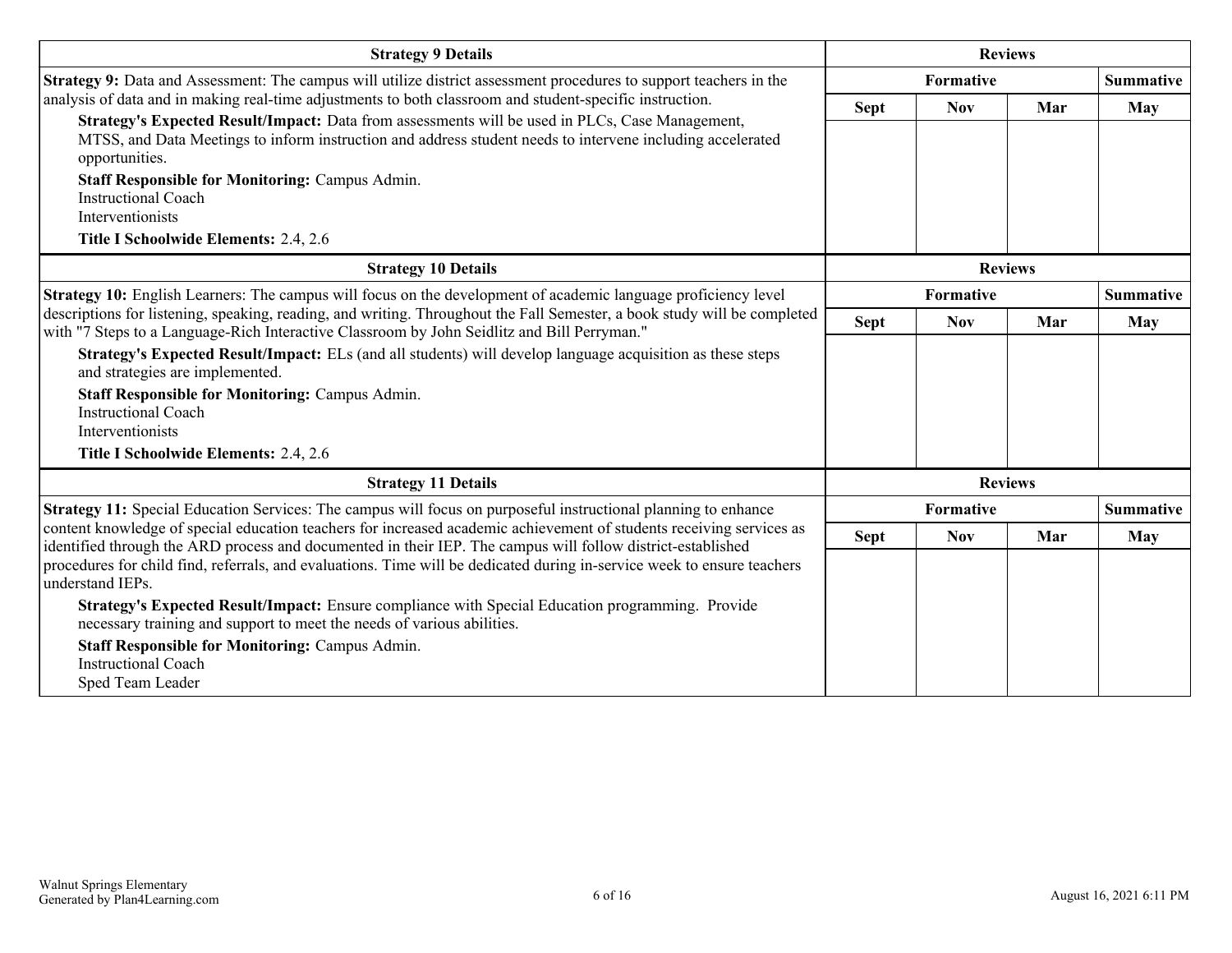| <b>Strategy 12 Details</b>                                                                                                                                                                                                                                                                                                                                                                                                                                                                      | <b>Reviews</b> |                  |                |                  |
|-------------------------------------------------------------------------------------------------------------------------------------------------------------------------------------------------------------------------------------------------------------------------------------------------------------------------------------------------------------------------------------------------------------------------------------------------------------------------------------------------|----------------|------------------|----------------|------------------|
| Strategy 12: Dyslexia Services: Students with dyslexia will be identified and evaluated in a timely manner.                                                                                                                                                                                                                                                                                                                                                                                     |                | <b>Formative</b> |                |                  |
| Accommodations and systematic instruction aligned to the requirements of the Texas Dyslexia Handbook will be<br>provided.                                                                                                                                                                                                                                                                                                                                                                       | <b>Sept</b>    | <b>Nov</b>       | Mar            | <b>May</b>       |
| Strategy's Expected Result/Impact: Ensure program compliance. Provide support with scheduling,<br>ongoing professional training, and resources.                                                                                                                                                                                                                                                                                                                                                 |                |                  |                |                  |
| <b>Staff Responsible for Monitoring: Campus Admin.</b><br><b>Instructional Coach</b><br><b>Dyslexia Teachers</b>                                                                                                                                                                                                                                                                                                                                                                                |                |                  |                |                  |
| <b>Strategy 13 Details</b>                                                                                                                                                                                                                                                                                                                                                                                                                                                                      |                |                  | <b>Reviews</b> |                  |
| Strategy 13: 504 Services: Campus administrators will ensure documentation of student accommodations based on                                                                                                                                                                                                                                                                                                                                                                                   |                | <b>Formative</b> |                | <b>Summative</b> |
| evaluations/data and aligned directly to the student's disability. Teachers will access their student's 504 plans and<br>consistently provide the agreed upon accommodations to ensure ADA compliance for all students with disabilities. The<br>campus will adhere to established procedures for child find, referrals and evaluations.                                                                                                                                                        | <b>Sept</b>    | <b>Nov</b>       | Mar            | <b>May</b>       |
| Strategy's Expected Result/Impact: Ensure program compliance. Provide support with training, ongoing<br>professional development, and resources.                                                                                                                                                                                                                                                                                                                                                |                |                  |                |                  |
| <b>Staff Responsible for Monitoring: Campus Admin.</b><br>504 Coordinator                                                                                                                                                                                                                                                                                                                                                                                                                       |                |                  |                |                  |
| <b>Strategy 14 Details</b>                                                                                                                                                                                                                                                                                                                                                                                                                                                                      |                |                  | <b>Reviews</b> |                  |
| Strategy 14: Accelerated Instruction for At-Risk Students: Accelerated instruction will be provided for all students not                                                                                                                                                                                                                                                                                                                                                                        |                | Formative        |                | <b>Summative</b> |
| meeting the minimum standard on state assessments. These supplemental instructional opportunities can be provided by<br>enrichment classes and other methods during the school year and/or during summer school programs.                                                                                                                                                                                                                                                                       | <b>Sept</b>    | <b>Nov</b>       | Mar            | <b>May</b>       |
| Strategy's Expected Result/Impact: Teachers will meet with small groups of students during core content<br>instruction and during What I Need (WIN) time. Small group instruction will be reflected in daily schedules<br>and observed through classroom visits. Individualized intervention plans will be developed through MTSS<br>and progress monitored. WIN time will be master scheduled for K-5.<br><b>Staff Responsible for Monitoring: Campus Admin.</b><br><b>Instructional Coach</b> |                |                  |                |                  |
| Interventionists<br><b>Title I Schoolwide Elements: 2.6</b>                                                                                                                                                                                                                                                                                                                                                                                                                                     |                |                  |                |                  |
| <b>Strategy 15 Details</b>                                                                                                                                                                                                                                                                                                                                                                                                                                                                      |                |                  | <b>Reviews</b> |                  |
| <b>Strategy 15:</b> Gifted and Talented: Teachers of G/T students will receive the appropriate amount of professional                                                                                                                                                                                                                                                                                                                                                                           |                | Formative        |                | <b>Summative</b> |
| development (30 hours initial training, 6-hour annual update). The campus will adhere to established guidelines for GT<br>nominations, screening, selection and placement.                                                                                                                                                                                                                                                                                                                      | <b>Sept</b>    | <b>Nov</b>       | Mar            | <b>May</b>       |
| Strategy's Expected Result/Impact: Teachers will understand how to identify potentially gifted students<br>also allowing students identified to mirror the student population. Teachers will better understand how to<br>differentiate for all students.                                                                                                                                                                                                                                        |                |                  |                |                  |
| <b>Staff Responsible for Monitoring: GT teacher</b><br>Campus Admin.                                                                                                                                                                                                                                                                                                                                                                                                                            |                |                  |                |                  |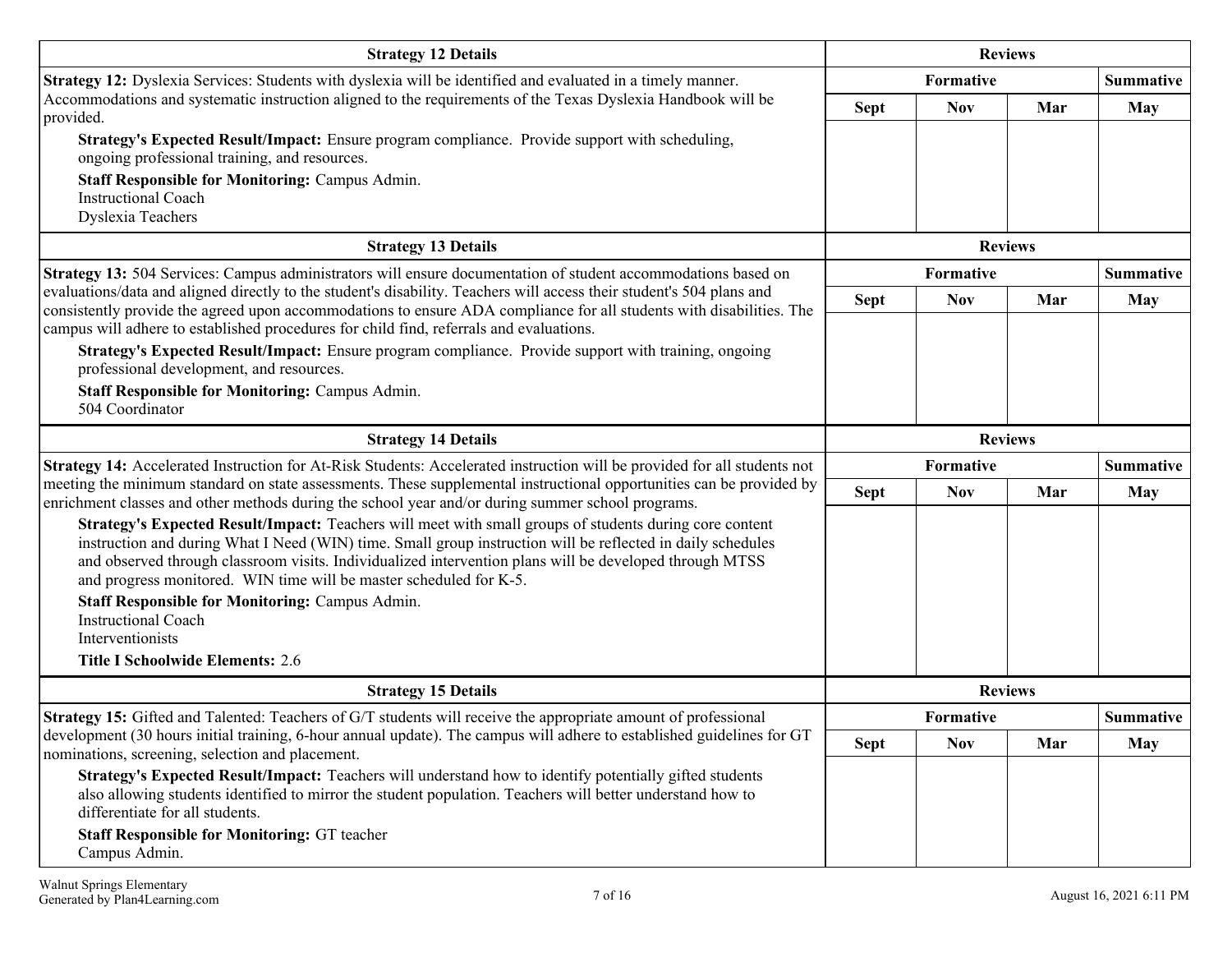| <b>Strategy 16 Details</b>                                                                                                                                                                                                                      | <b>Reviews</b> |                |                |                  |  |
|-------------------------------------------------------------------------------------------------------------------------------------------------------------------------------------------------------------------------------------------------|----------------|----------------|----------------|------------------|--|
| Strategy 16: Early Childhood: Pre-K curriculum will be based upon the Pre-K guidelines aligned to the Kindergarten                                                                                                                              |                | Formative      |                |                  |  |
| curriculum and will focus on early childhood literacy and mathematics.                                                                                                                                                                          | <b>Sept</b>    | <b>Nov</b>     | Mar            | May              |  |
| Strategy's Expected Result/Impact: Provide support with scheduling, professional development, and<br>resources. Utilize ESGI to monitor skill acquisition in literacy and mathematics.                                                          |                |                |                |                  |  |
| <b>Staff Responsible for Monitoring: Campus Admin.</b><br><b>Instructional Coach</b>                                                                                                                                                            |                |                |                |                  |  |
| <b>Strategy 17 Details</b>                                                                                                                                                                                                                      |                |                | <b>Reviews</b> |                  |  |
| Strategy 17: Kindergarten: The campus will provide resources to parents to ensure a smooth transition from early                                                                                                                                |                | Formative      |                | <b>Summative</b> |  |
| childhood programs such as PK, daycare, and at home-based childcare. At WSE, the campus plans events to transition<br>kindergarten students such as kindergarten round-up, meet the teacher night, and Kinder Camp.                             | <b>Sept</b>    | <b>Nov</b>     | Mar            | <b>May</b>       |  |
| Strategy's Expected Result/Impact: Partner with families to develop and relationships and understanding to<br>support our incoming students on their learning journey at Walnut.                                                                |                |                |                |                  |  |
| <b>Staff Responsible for Monitoring: Campus Admin.</b>                                                                                                                                                                                          |                |                |                |                  |  |
| <b>Instructional Coach</b>                                                                                                                                                                                                                      |                |                |                |                  |  |
| <b>Title I Schoolwide Elements: 3.2</b>                                                                                                                                                                                                         |                |                |                |                  |  |
| <b>Strategy 18 Details</b>                                                                                                                                                                                                                      |                | <b>Reviews</b> |                |                  |  |
| Strategy 18: Technology: The campus will provide innovative practices to enhance digital citizenship, implement                                                                                                                                 |                | Formative      |                | <b>Summative</b> |  |
| technology and digital learning lessons while delivering instruction and planning learning experiences for students. The<br>campus provides access to technology (hardware and software) for the purposes of teaching and learning for students | <b>Sept</b>    | <b>Nov</b>     | Mar            | <b>May</b>       |  |
| and staff.<br>Strategy's Expected Result/Impact: Students and teachers will continue to develop and improve their<br>abilities to use and integrate technology.                                                                                 |                |                |                |                  |  |
| <b>Staff Responsible for Monitoring: Campus Admin.</b><br>Facilitator of Learning & Innovation<br><b>Instructional Coach</b>                                                                                                                    |                |                |                |                  |  |
| <b>Title I Schoolwide Elements: 2.5</b>                                                                                                                                                                                                         |                |                |                |                  |  |
| <b>Strategy 19 Details</b>                                                                                                                                                                                                                      |                |                | <b>Reviews</b> |                  |  |
| Strategy 19: Successful Transitions: The campus provides academic counseling support services to elementary students                                                                                                                            |                | Formative      |                | <b>Summative</b> |  |
| transitioning to the middle school campus. The campus will inform families of Tigers in Training and any other<br>pertinent middle school information. We will partner with DSMS to educate incoming 6th graders about opportunities            | <b>Sept</b>    | <b>Nov</b>     | Mar            | <b>May</b>       |  |
| and experiences for Middle School.                                                                                                                                                                                                              |                |                |                |                  |  |
| Strategy's Expected Result/Impact: Students will be more confident and better prepared to transition to<br>middle school.                                                                                                                       |                |                |                |                  |  |
| <b>Staff Responsible for Monitoring: Campus Admin.</b><br>Counselors                                                                                                                                                                            |                |                |                |                  |  |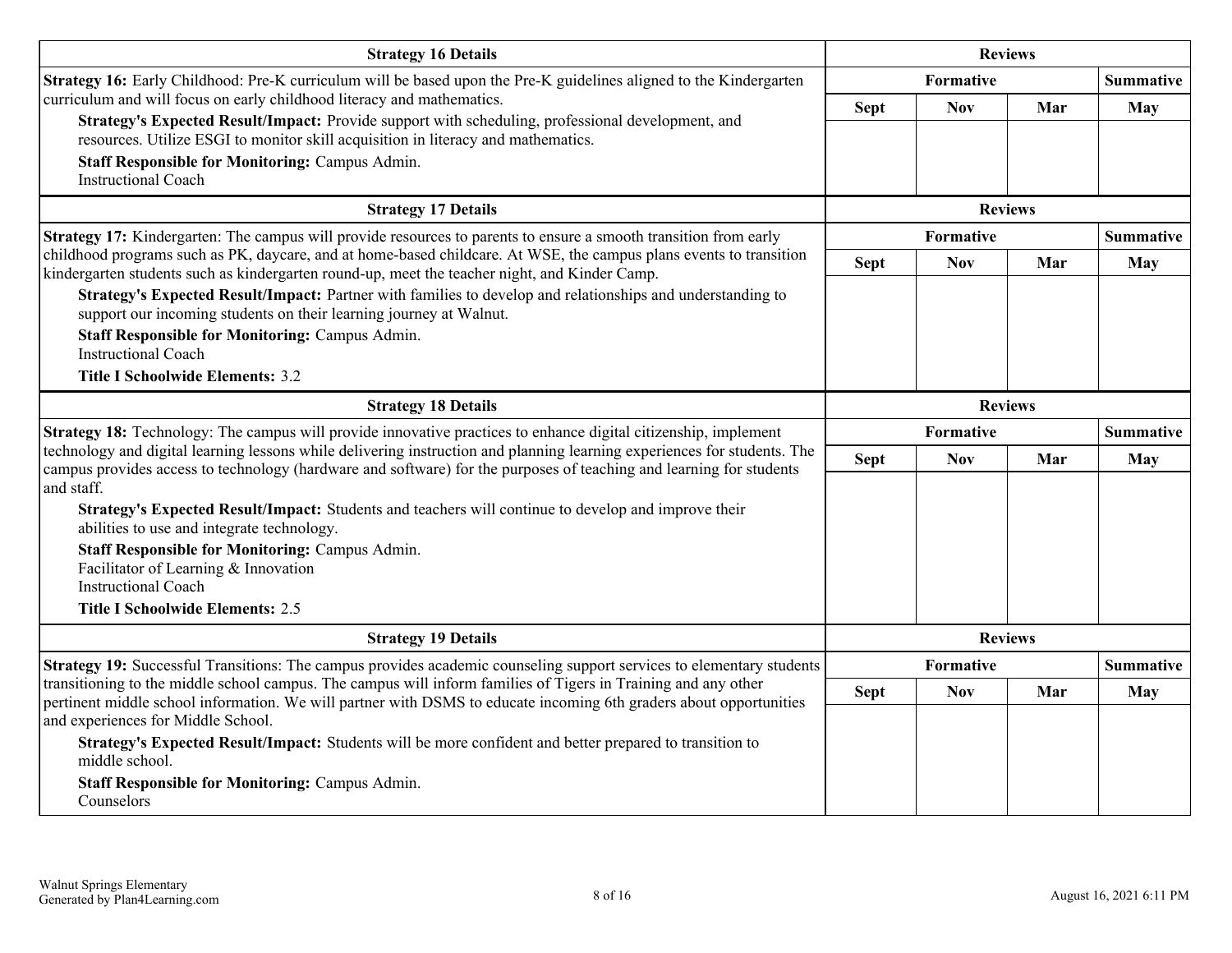| <b>Strategy 20 Details</b>                                                                                                                                                                                                         | <b>Reviews</b>   |                  |     |                  |
|------------------------------------------------------------------------------------------------------------------------------------------------------------------------------------------------------------------------------------|------------------|------------------|-----|------------------|
| <b>Strategy 20:</b> Increasing Attendance, Drop-Out Prevention: The campus will monitor attendance to provide intervention,                                                                                                        |                  | <b>Formative</b> |     | <b>Summative</b> |
| supports, and a plan for the school year. Weekly attendance reports and appropriate follow-up communication<br>(attendance letter, phone call, email, home visit). Learners experiencing attendance challenges will be reviewed in | <b>Sept</b>      | <b>Nov</b>       | Mar | <b>May</b>       |
| MTSS for a plan of action to support the learner and families                                                                                                                                                                      |                  |                  |     |                  |
| Strategy's Expected Result/Impact: Provide more awareness and supports to families with attendance rates<br>improving.                                                                                                             |                  |                  |     |                  |
| <b>Staff Responsible for Monitoring: Campus Admin.</b>                                                                                                                                                                             |                  |                  |     |                  |
| Counselors                                                                                                                                                                                                                         |                  |                  |     |                  |
| <b>Strategy 21 Details</b>                                                                                                                                                                                                         | <b>Reviews</b>   |                  |     |                  |
| Strategy 21: DAEP: The campus will monitor performance data of students served in the DAEP including student                                                                                                                       | <b>Formative</b> |                  |     | <b>Summative</b> |
| groups served, attendance rates, pre- post- assessment results, dropout rates, graduation rates and recidivism rates.                                                                                                              | <b>Sept</b>      | <b>Nov</b>       | Mar | <b>May</b>       |
|                                                                                                                                                                                                                                    |                  |                  |     |                  |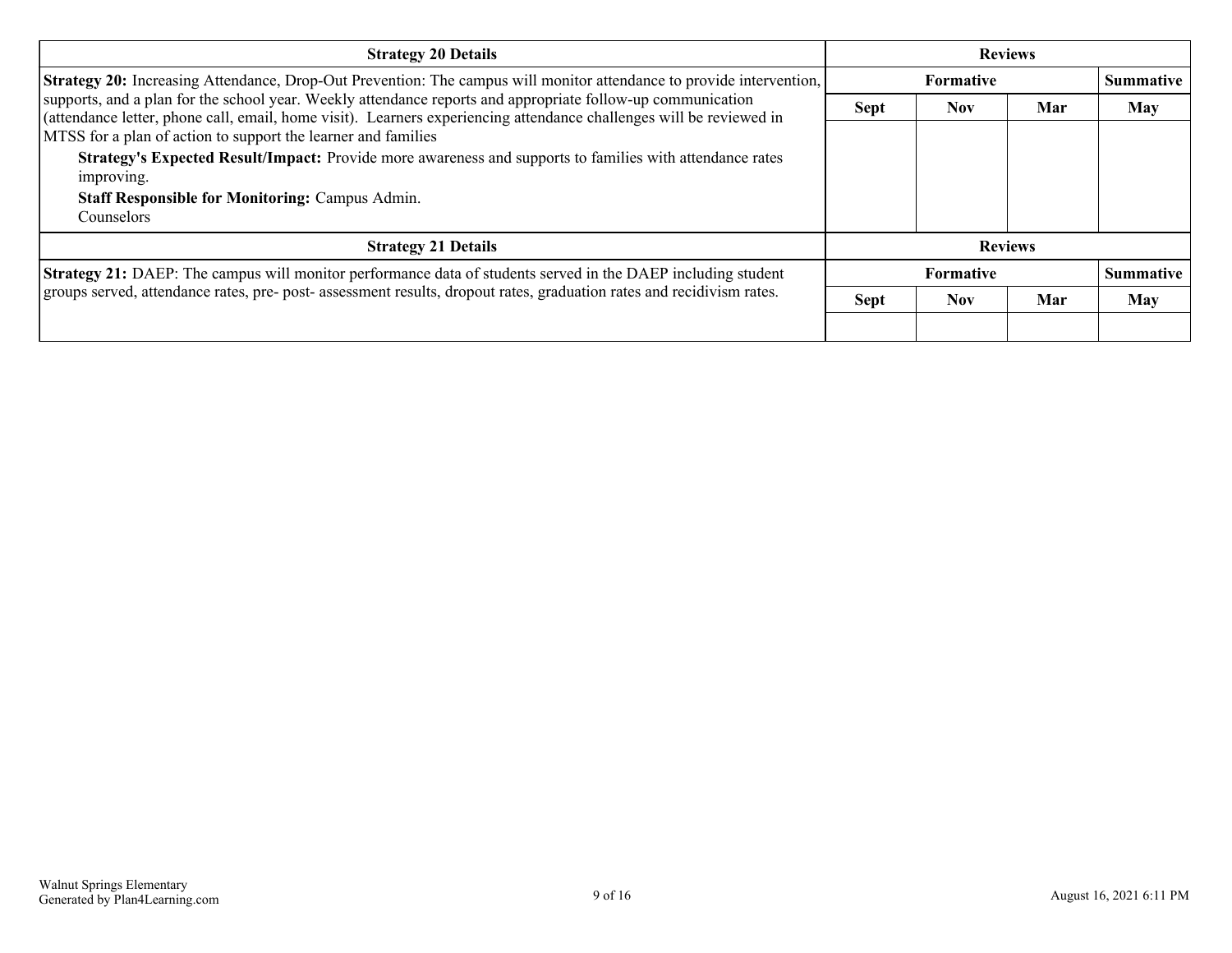<span id="page-9-0"></span>**Goal 2:** Staff Quality, Recruitment, and Retention:

Support the vision and mission of the district by placing a Life Changer in every position.

**Performance Objective 1:** The campus will hire high-quality staff, highly qualified paraprofessionals and develop, empower and sustain leaders who are committed to the vision and mission of the district.

**Evaluation Data Sources:** Paraprofessional Compliance Report, TEA Equity Plan, Retention Reports, ADDs data, Increased Student Achievement

| <b>Strategy 1 Details</b>                                                                                                                                                                                                                                                                                                                                                           | <b>Reviews</b>                |            |                  |                  |
|-------------------------------------------------------------------------------------------------------------------------------------------------------------------------------------------------------------------------------------------------------------------------------------------------------------------------------------------------------------------------------------|-------------------------------|------------|------------------|------------------|
| Strategy 1: Attract/Retain Staff: The campus will attract and retain highly qualified teachers for instruction and                                                                                                                                                                                                                                                                  | Formative                     |            | <b>Summative</b> |                  |
| intervention/tutorials. The teacher mentoring system will be used to support and retain teachers.                                                                                                                                                                                                                                                                                   | <b>Sept</b>                   | <b>Nov</b> | Mar              | May              |
|                                                                                                                                                                                                                                                                                                                                                                                     |                               |            |                  |                  |
| <b>Strategy 2 Details</b>                                                                                                                                                                                                                                                                                                                                                           |                               |            | <b>Reviews</b>   |                  |
| Strategy 2: Professional Development: The campus will provide information and access to professional development                                                                                                                                                                                                                                                                    | Formative                     |            |                  | <b>Summative</b> |
| for teachers, administrators, paraprofessionals, and other staff as needed.                                                                                                                                                                                                                                                                                                         | <b>Sept</b>                   | <b>Nov</b> | Mar              | <b>May</b>       |
|                                                                                                                                                                                                                                                                                                                                                                                     |                               |            |                  |                  |
| <b>Strategy 3 Details</b>                                                                                                                                                                                                                                                                                                                                                           | <b>Reviews</b>                |            |                  |                  |
| Strategy 3: Professional Learning: Implement high-quality professional learning focused on the science of reading                                                                                                                                                                                                                                                                   | Formative<br><b>Summative</b> |            |                  |                  |
| (Reading Academies) for all PreK-3rd grade teachers, leaders, and staff to build capacity in strengthening literacy skills<br>for elementary educators and align instructional practices.                                                                                                                                                                                           | <b>Sept</b>                   | <b>Nov</b> | Mar              | <b>May</b>       |
| Strategy's Expected Result/Impact: Learner growth and development in literacy with targeted growth<br>tracked through diagnostic, state, and district assessments. Meeting HB 3 Early Childhood Literacy Goals.<br>Staff Responsible for Monitoring: Reading cohort leader, Director of Elementary Education, Principals                                                            |                               |            |                  |                  |
| <b>Strategy 4 Details</b>                                                                                                                                                                                                                                                                                                                                                           |                               |            | <b>Reviews</b>   |                  |
| Strategy 4: Professional Learning: Provide professional learning that emphasizes best practices in developing                                                                                                                                                                                                                                                                       |                               | Formative  |                  | <b>Summative</b> |
| mathematical reasoning and numeracy and align practices within math across the district.                                                                                                                                                                                                                                                                                            | <b>Sept</b>                   | <b>Nov</b> | Mar              | May              |
| Strategy's Expected Result/Impact: Learner growth in math development and targeted growth tracked<br>through diagnostic, state, and district assessments. Meeting HB 3 Early Childhood Math Goals.<br>Staff Responsible for Monitoring: Director of Elementary Education, Director of Secondary Education,<br>Principals, Curriculum Coordinators, Instructional Coaches, Teachers. |                               |            |                  |                  |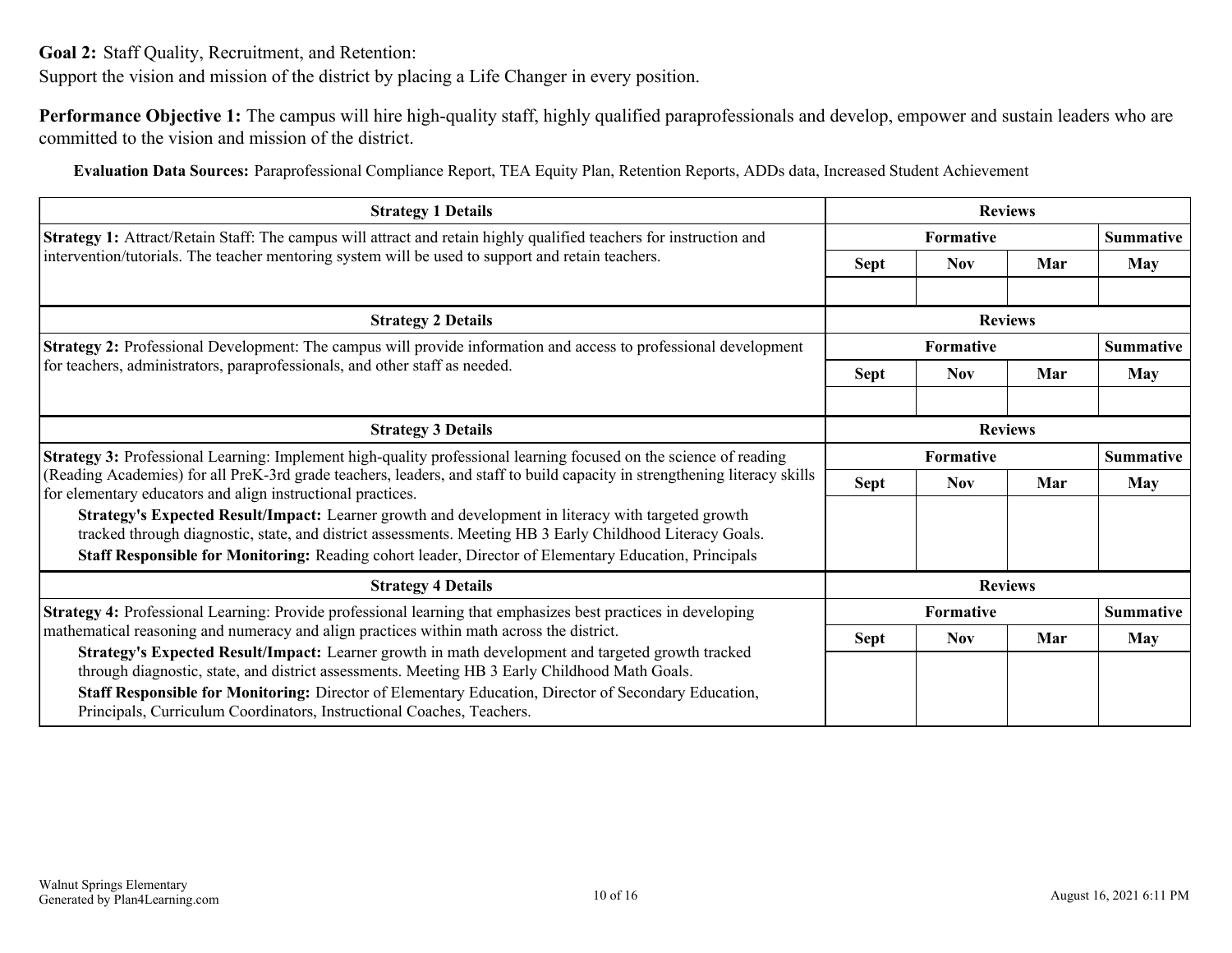<span id="page-10-0"></span>**Goal 3:** School Culture, Communication, and Compliance:

All students will be educated in a safe environment that promotes collaborative and positive communication within the organization that effectively and efficiently manages operational, programmatic, and fiscal compliance.

**Performance Objective 1:** The campus will ensure campus/district safety, engage parents and families in frequent and ongoing communications, and utilize fiscal transparency.

**Evaluation Data Sources:** Incident Reports, Budgets, Communications, Surveys

| <b>Strategy 1 Details</b>                                                                                                                                                                                                                      | <b>Reviews</b> |                  |                |                  |
|------------------------------------------------------------------------------------------------------------------------------------------------------------------------------------------------------------------------------------------------|----------------|------------------|----------------|------------------|
| <b>Strategy 1:</b> Goal Setting (CNA/CIP): The campus has an established site-based decision making committee that                                                                                                                             |                | <b>Formative</b> |                |                  |
| focuses on the campus improvement planning process, and carries out responsibilities such as, but not limited to, the<br>campus calendar, professional development plans, budgets, accountability requirements, drop-out and attendance rates, | <b>Sept</b>    | <b>Nov</b>       | Mar            | May              |
| Federal/state requirements, etc.                                                                                                                                                                                                               |                |                  |                |                  |
| <b>Strategy 2 Details</b>                                                                                                                                                                                                                      | <b>Reviews</b> |                  |                |                  |
| Strategy 2: Fiscal Compliance: To increase program effectiveness, eliminate duplication, and reduce fragmentation of                                                                                                                           |                | <b>Formative</b> |                | <b>Summative</b> |
| instructional programs, the campus will coordinate with the district in regards to budgets and federal (TI, TII, TIII,<br>TIV), state (SCE, SAMP), and local funds to provide appropriate programs, instruction, and services to all students  | <b>Sept</b>    | <b>Nov</b>       | Mar            | <b>May</b>       |
| while maximizing the impact of available resources.                                                                                                                                                                                            |                |                  |                |                  |
| <b>Strategy 3 Details</b>                                                                                                                                                                                                                      | <b>Reviews</b> |                  |                |                  |
| <b>Strategy 3:</b> Public Meeting: The district holds an annual public meeting upon receipt of campus ratings from the Texas                                                                                                                   |                | Formative        |                |                  |
| Education Agency regarding performance and the campus improvement plan.                                                                                                                                                                        | <b>Sept</b>    | <b>Nov</b>       | Mar            | May              |
|                                                                                                                                                                                                                                                |                |                  |                |                  |
| <b>Strategy 4 Details</b>                                                                                                                                                                                                                      |                |                  | <b>Reviews</b> |                  |
| <b>Strategy 4:</b> Student Safety: The campus will utilize district aligned communication channels with area emergency                                                                                                                         |                | <b>Formative</b> |                | <b>Summative</b> |
| operations departments, provide training, manage security coverage, update the Emergency Operations Procedures, and<br>conduct safety/security audits. Equipment, hardware and software updates will be acquired as needed to enhance          | <b>Sept</b>    | <b>Nov</b>       | Mar            | <b>May</b>       |
| campus security measures. The campus will conduct safety drills, require visitor sign in and badges, ensure perimeter<br>doors are locked and other precautions, as necessary.                                                                 |                |                  |                |                  |
| <b>Strategy 5 Details</b>                                                                                                                                                                                                                      |                |                  | <b>Reviews</b> |                  |
| <b>Strategy 5:</b> Title I: The Title I, Part A school wide program is designed to provide supplemental instructional supports                                                                                                                 |                | <b>Formative</b> |                | <b>Summative</b> |
| to campuses, with a population that contains 40% or higher of low-income students, to increase academic achievement.<br>The basis for eligibility is indicated on the ESSA Consolidated Federal Grant Application and campuses are served in   | <b>Sept</b>    | <b>Nov</b>       | Mar            | May              |
| rank order, with per pupil allocations tiered, based on need of services.                                                                                                                                                                      |                |                  |                |                  |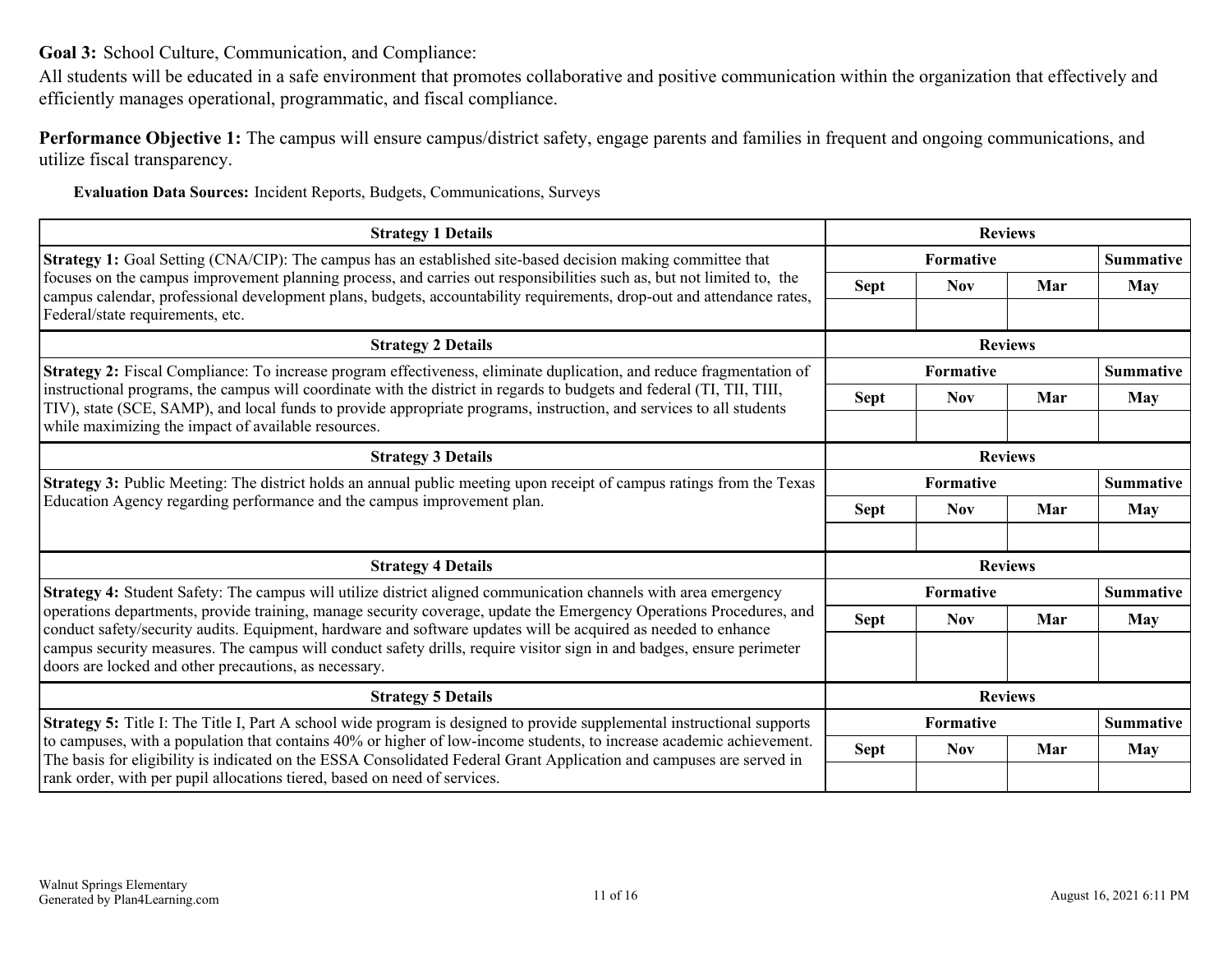| <b>Strategy 6 Details</b>                                                                                                       | <b>Reviews</b> |            |     |                    |
|---------------------------------------------------------------------------------------------------------------------------------|----------------|------------|-----|--------------------|
| <b>Strategy 6:</b> Title I: The campus will conduct an annual meeting to review and revise the written Parental and Family      | Formative      |            |     | <b>Summative</b> 1 |
| Engagement Plan. The plan is developed jointly with, agreed upon by, and distributed to, parents of participating<br>'students. | <b>Sept</b>    | <b>Nov</b> | Mar | May                |
|                                                                                                                                 |                |            |     |                    |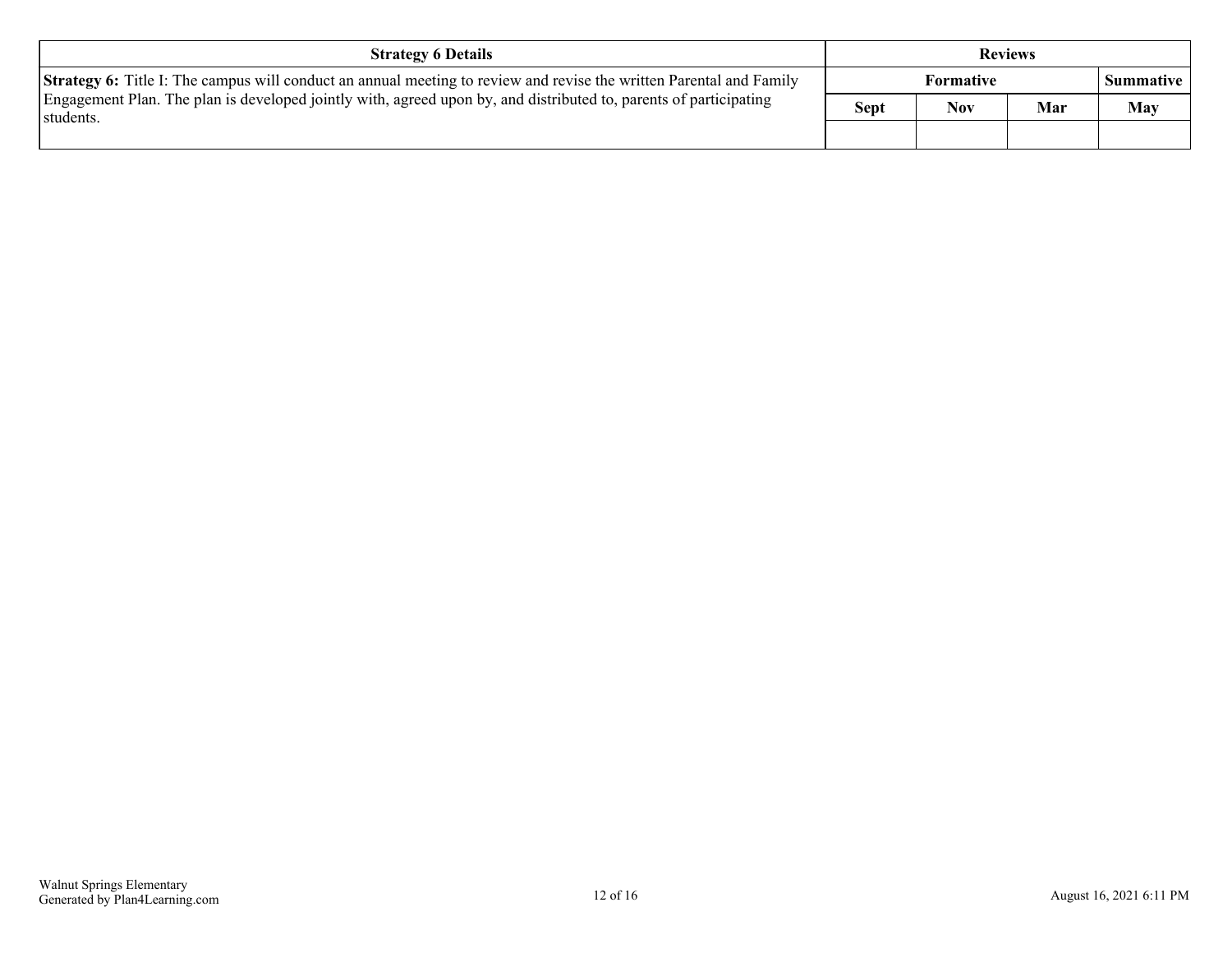<span id="page-12-0"></span>**Goal 4:** Social-Emotional, Mental, and Health Wellness:

DSISD will support and enhance students' social and emotional skills, attitudes, relationships, academic performance, and perceptions of classroom and school climate through comprehensive social-emotional/counseling and health wellness programs designed to address student needs.

**Performance Objective 1:** Promote social-emotional, mental, and health wellness for all students by increasing access to developed responsive support services as measured by surveys and feedback from students, parents, and staff.

**Evaluation Data Sources:** Survey data, response plans, counselor/MHP support data/MTSS operational reports,

| <b>Strategy 1 Details</b>                                                                                                                                                                                                                          | <b>Reviews</b> |            |                |                  |  |
|----------------------------------------------------------------------------------------------------------------------------------------------------------------------------------------------------------------------------------------------------|----------------|------------|----------------|------------------|--|
| Strategy 1: Early Intervention: The campus will follow the district provided comprehensive school counseling program                                                                                                                               |                | Formative  |                | <b>Summative</b> |  |
| and guidance services to support identified student needs regarding early mental health intervention, suicide prevention,                                                                                                                          | <b>Sept</b>    | <b>Nov</b> | Mar            | <b>May</b>       |  |
| dating violence, conflict resolution, use of tobacco, and drug/violence prevention/intervention. The district will integrate<br>best practices on positive behavior interventions and support, grief-informed and trauma-informed care.            |                |            |                |                  |  |
| Strategy's Expected Result/Impact: Students will receive services and interventions related to their                                                                                                                                               |                |            |                |                  |  |
| presented needs. Social, emotional, and academic growth will result in this responsive approach.                                                                                                                                                   |                |            |                |                  |  |
| <b>Staff Responsible for Monitoring: Principal</b>                                                                                                                                                                                                 |                |            |                |                  |  |
| <b>Strategy 2 Details</b>                                                                                                                                                                                                                          | <b>Reviews</b> |            |                |                  |  |
| Strategy 2: Addressing Abuse: The campus will adhere to the district policy addressing sexual abuse, sex trafficking,                                                                                                                              |                | Formative  |                |                  |  |
| and other maltreatment of children which includes methods for staff, student and parent awareness including prevention<br>techniques and warning signs of victims, actions for the safety and counseling of the victims and CPS reporting by staff | <b>Sept</b>    | <b>Nov</b> | Mar            | <b>May</b>       |  |
| and administrators.                                                                                                                                                                                                                                |                |            |                |                  |  |
| Strategy's Expected Result/Impact: Equipping staff and all stakeholders with professional development<br>will assist with understanding, identifying, and responding to child maltreatment.                                                        |                |            |                |                  |  |
| <b>Staff Responsible for Monitoring: Principal</b>                                                                                                                                                                                                 |                |            |                |                  |  |
| <b>Strategy 3 Details</b>                                                                                                                                                                                                                          |                |            | <b>Reviews</b> |                  |  |
| <b>Strategy 3:</b> Anti-Bullying: The campus will ensure that the discipline management program provides for prevention,                                                                                                                           |                | Formative  |                | <b>Summative</b> |  |
| intervention, and education concerning unwanted physical and/or verbal aggression, sexual harassment, cyber-bullying,                                                                                                                              | <b>Sept</b>    | <b>Nov</b> | Mar            | <b>May</b>       |  |
| bullying harassment on campus, school grounds, and in school vehicles. The district maintains an anti-bullying policy<br>and will increase student awareness of the tip line.                                                                      |                |            |                |                  |  |
| Strategy's Expected Result/Impact: Bullying referrals will decrease as a result of the bullying protocols<br>and policy adherence by students and staff.                                                                                           |                |            |                |                  |  |
| <b>Staff Responsible for Monitoring: Principal</b>                                                                                                                                                                                                 |                |            |                |                  |  |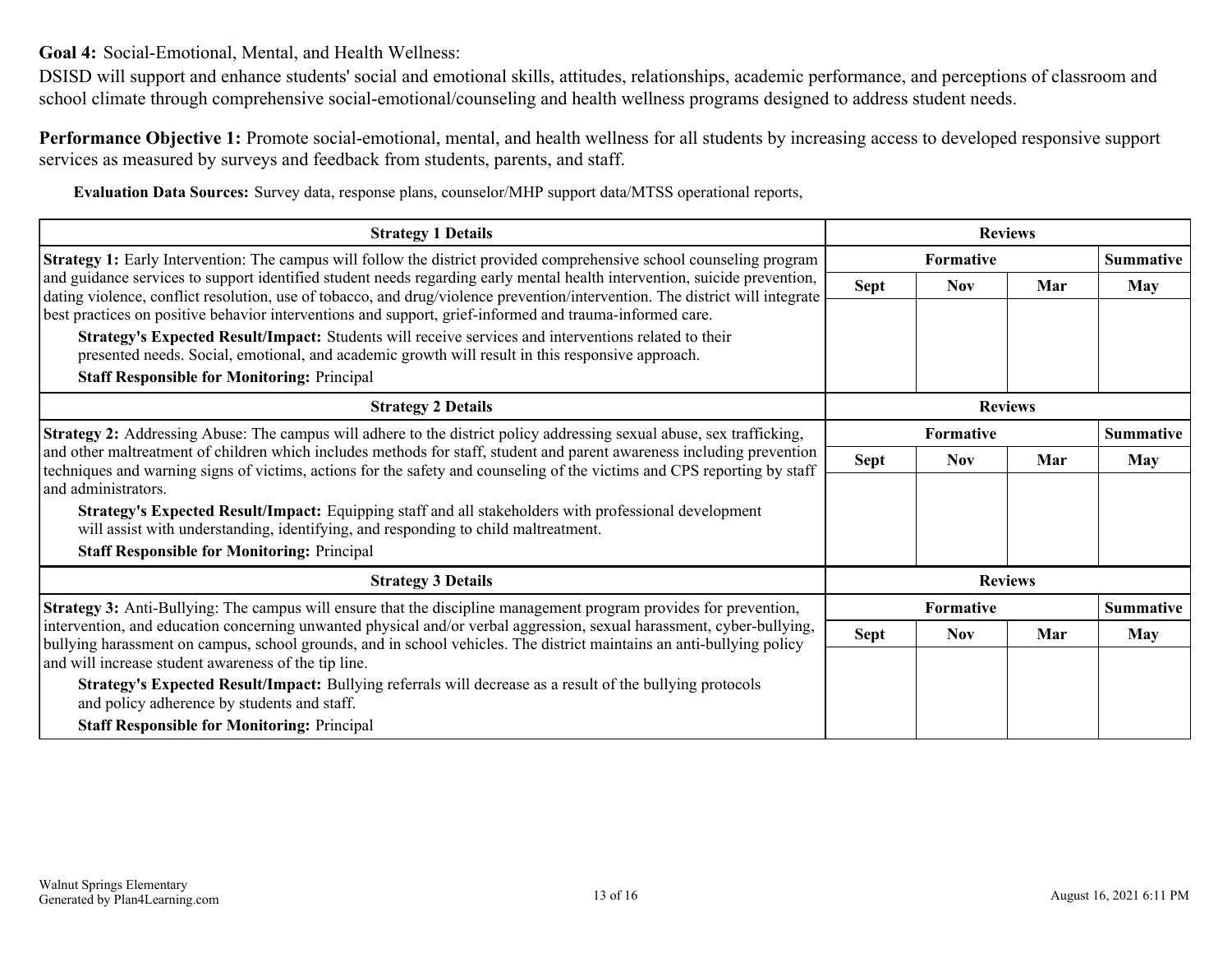| <b>Strategy 4 Details</b>                                                                                                                                                                                                                                                   | <b>Reviews</b>   |            |     |                  |
|-----------------------------------------------------------------------------------------------------------------------------------------------------------------------------------------------------------------------------------------------------------------------------|------------------|------------|-----|------------------|
| Strategy 4: SEL: Build capacity with teacher professional development of SEL and additional professional counseling<br>support within the district to address instructional loss, isolation, and anticipated increase in emotional distress as a<br>result of the pandemic. | <b>Formative</b> |            |     | Summative        |
|                                                                                                                                                                                                                                                                             | <b>Sept</b>      | <b>Nov</b> | Mar | <b>May</b>       |
| Strategy's Expected Result/Impact: Data showing increases in student sense of belonging, resilience, and<br>self-awareness skills. Academic achievement will increase.                                                                                                      |                  |            |     |                  |
| <b>Staff Responsible for Monitoring: Principal</b>                                                                                                                                                                                                                          |                  |            |     |                  |
| <b>Strategy 5 Details</b>                                                                                                                                                                                                                                                   | <b>Reviews</b>   |            |     |                  |
| <b>Strategy 5:</b> SEL: Follow the district TEKS-aligned comprehensive counseling curriculum that includes supports for                                                                                                                                                     | <b>Formative</b> |            |     | <b>Summative</b> |
| elementary and secondary campuses.                                                                                                                                                                                                                                          | <b>Sept</b>      | <b>Nov</b> | Mar | <b>May</b>       |
| Strategy's Expected Result/Impact: Utilization of social-emotional curriculum supports within lesson<br>design. Learner growth as indicated through surveys.                                                                                                                |                  |            |     |                  |
| <b>Staff Responsible for Monitoring: Principal</b>                                                                                                                                                                                                                          |                  |            |     |                  |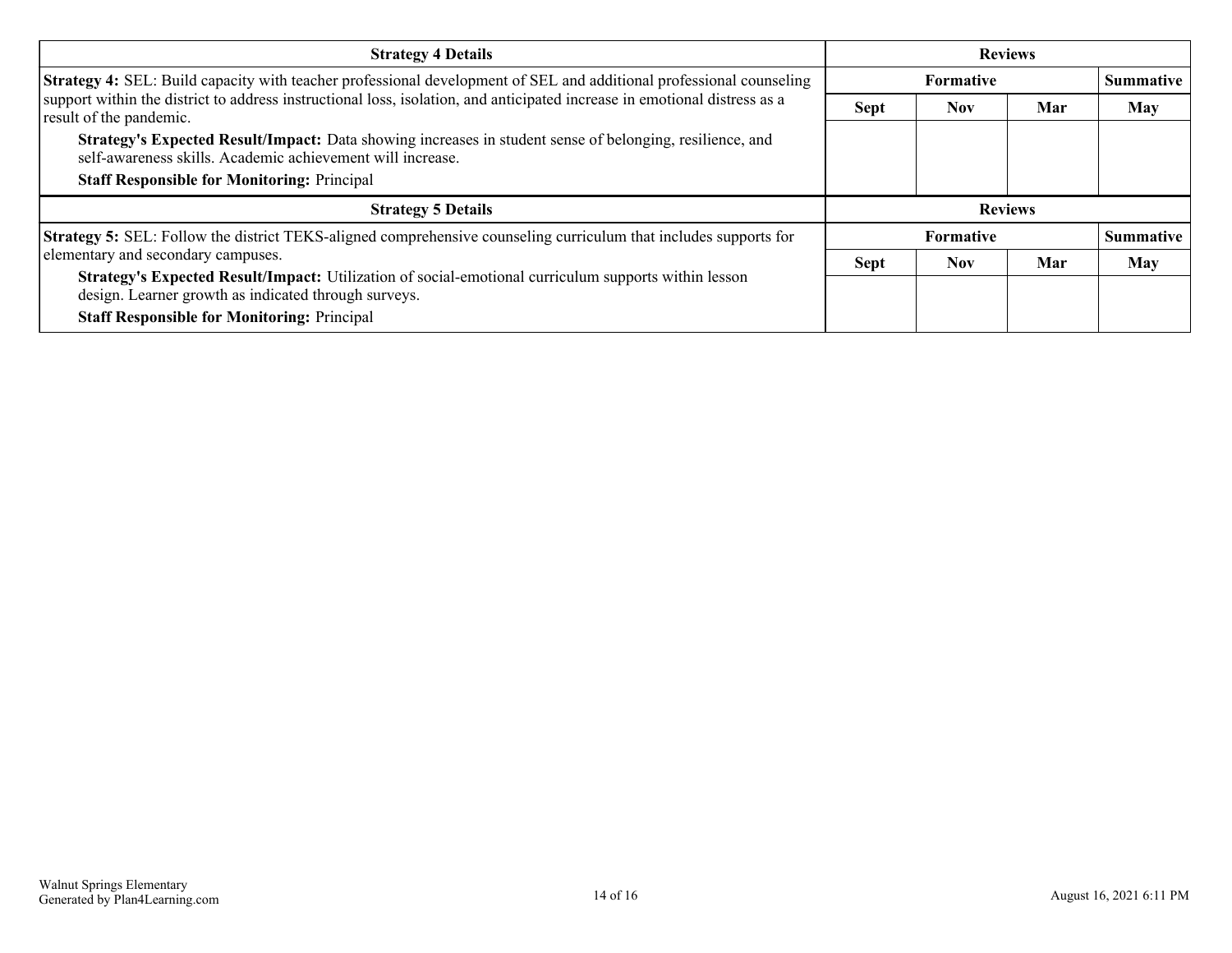### <span id="page-14-0"></span>**Goal 5:** Parent Engagement:

DSISD will increase parent engagement and stakeholder involvement at both the campus and district level by making families feel welcomed through building meaningful connections and increased communication throughout the district and on all campuses.

**Performance Objective 1:** An increase in parental engagement through participation in campus/district events, positive connections to campus/district with an increase in overall communication throughout the district.

**Evaluation Data Sources:** Culture/Climate Survey results, sign-in sheets for district/campus events.

| <b>Strategy 1 Details</b>                                                                                                                                                                                                                                                                                                                                                                                                                                                                                                                         | <b>Reviews</b>   |            |     |                  |
|---------------------------------------------------------------------------------------------------------------------------------------------------------------------------------------------------------------------------------------------------------------------------------------------------------------------------------------------------------------------------------------------------------------------------------------------------------------------------------------------------------------------------------------------------|------------------|------------|-----|------------------|
| Strategy 1: Parent and Family Engagement: The campus will educate and inform families about campus/district<br>programs and services prior to the event to build capacity, understanding, and importance of parent and family<br>engagement. A variety of communication methods will be used, in a language that parent can understand, including,<br>but not limited to websites/social media, emails, school marquee, local newspaper communications, meet the teacher<br>night, open house, report card pickup, parent/guardian meetings, etc. | <b>Formative</b> |            |     | <b>Summative</b> |
|                                                                                                                                                                                                                                                                                                                                                                                                                                                                                                                                                   | <b>Sept</b>      | <b>Nov</b> | Mar | May              |
|                                                                                                                                                                                                                                                                                                                                                                                                                                                                                                                                                   |                  |            |     |                  |
| Strategy's Expected Result/Impact: Increased participation in events and programs noted in sign-in sheets.<br>Use of climate/culture survey data along with website analytics will support feedback on implementation.                                                                                                                                                                                                                                                                                                                            |                  |            |     |                  |
| <b>Staff Responsible for Monitoring: Principal</b>                                                                                                                                                                                                                                                                                                                                                                                                                                                                                                |                  |            |     |                  |
| <b>Strategy 2 Details</b>                                                                                                                                                                                                                                                                                                                                                                                                                                                                                                                         | <b>Reviews</b>   |            |     |                  |
| Strategy 2: Communicating Student Achievement to Parents: The campus will provide consistent, timely, and accurate<br>communication to parents on individual student achievement data through a variety of methods such as, but not limited<br>to student work samples, progress report updates, report cards, parent-teacher conferences, phone calls, etc.                                                                                                                                                                                      | <b>Formative</b> |            |     | <b>Summative</b> |
|                                                                                                                                                                                                                                                                                                                                                                                                                                                                                                                                                   | <b>Sept</b>      | <b>Nov</b> | Mar | May              |
| Strategy's Expected Result/Impact: Increased partnerships with parents and families and an increase in<br>student achievement and supporting the whole child.                                                                                                                                                                                                                                                                                                                                                                                     |                  |            |     |                  |
| <b>Staff Responsible for Monitoring: Principal</b>                                                                                                                                                                                                                                                                                                                                                                                                                                                                                                |                  |            |     |                  |